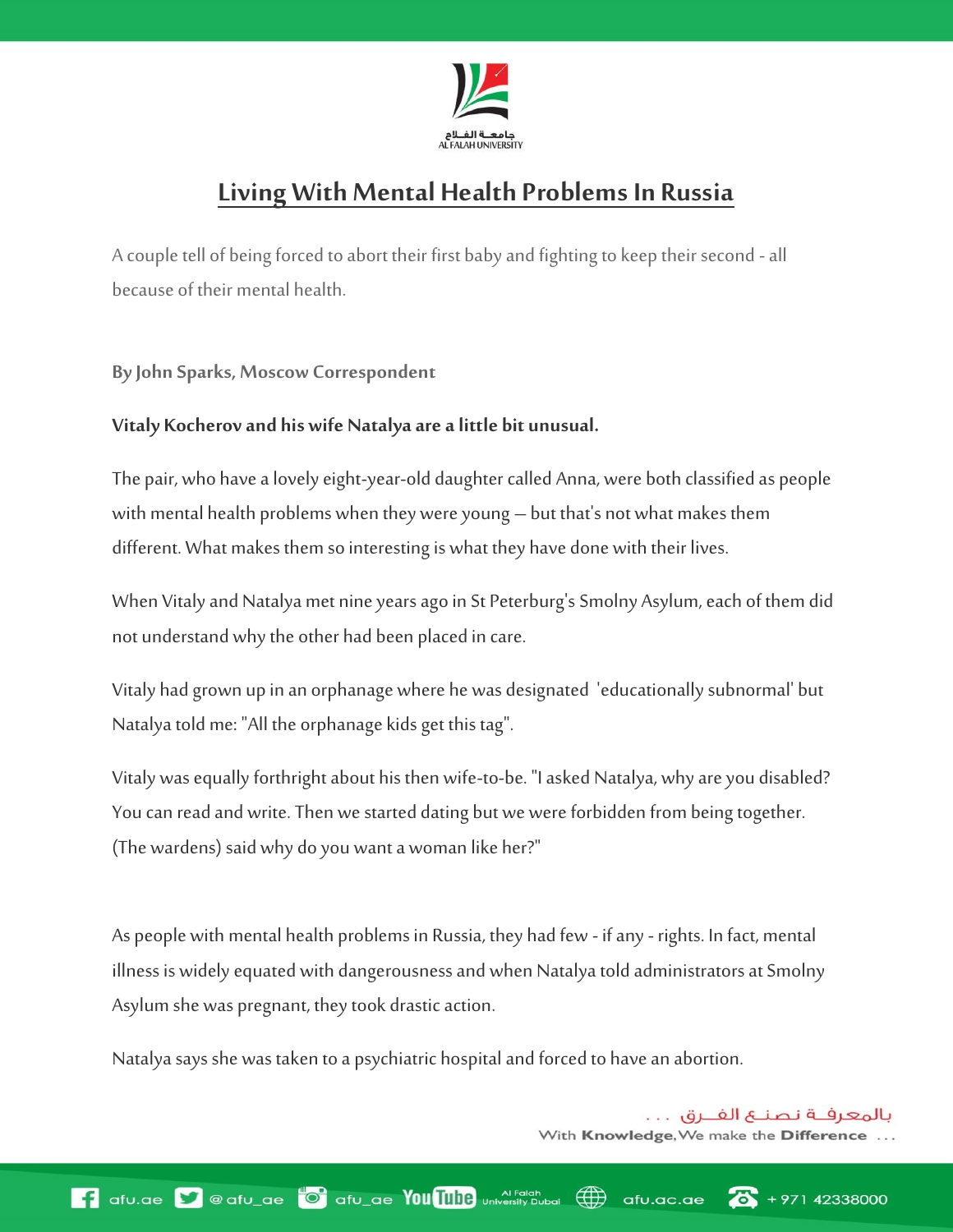

"They brought me to a medical ward and gave me an injection.

"I don't remember the rest because I was bedridden and unconscious for two days.

"They thought I was dead and the ambulance came two times but I don't remember that.

"I was told later.

"But they forced me to have the abortion anyway."

She says she knows several other women from mental institutions who were also forced to have the procedure and the St Petersburg-based lawyer who would eventually represent the couple - Dmitri Bartenev - told me it's an "everyday story".

"We believe that it is a common occurrence," he said. "But remember, once you are labelled 'disabled', you lose your basic rights. What's exceptional about Natalya and Vitaly is they fought back."

When Natalya become pregnant a second time, the couple were determined not lose their baby, deciding instead to make a run for it.

"I asked (Vitaly) to saw off the bars on the window because my room was on the first floor. So he sawed them and we ran away... we were renting a flat and then a room, and I was pretty far along when we decided go back to the asylum because they wouldn't be able to perform (an abortion)."

Natalya had a healthy baby girl and they called her Anna but, three days after the birth, medical staff took her away and placed her in an orphanage. Natalya was told she could not visit her daughter and Vitaly spent a month just trying to find out where Anna had gone.

The couple would spent the next six years seeking the right to visit - and eventually live with -

بالمعرفــة نصنــع الفــرق . . . With Knowledge, We make the Difference ...